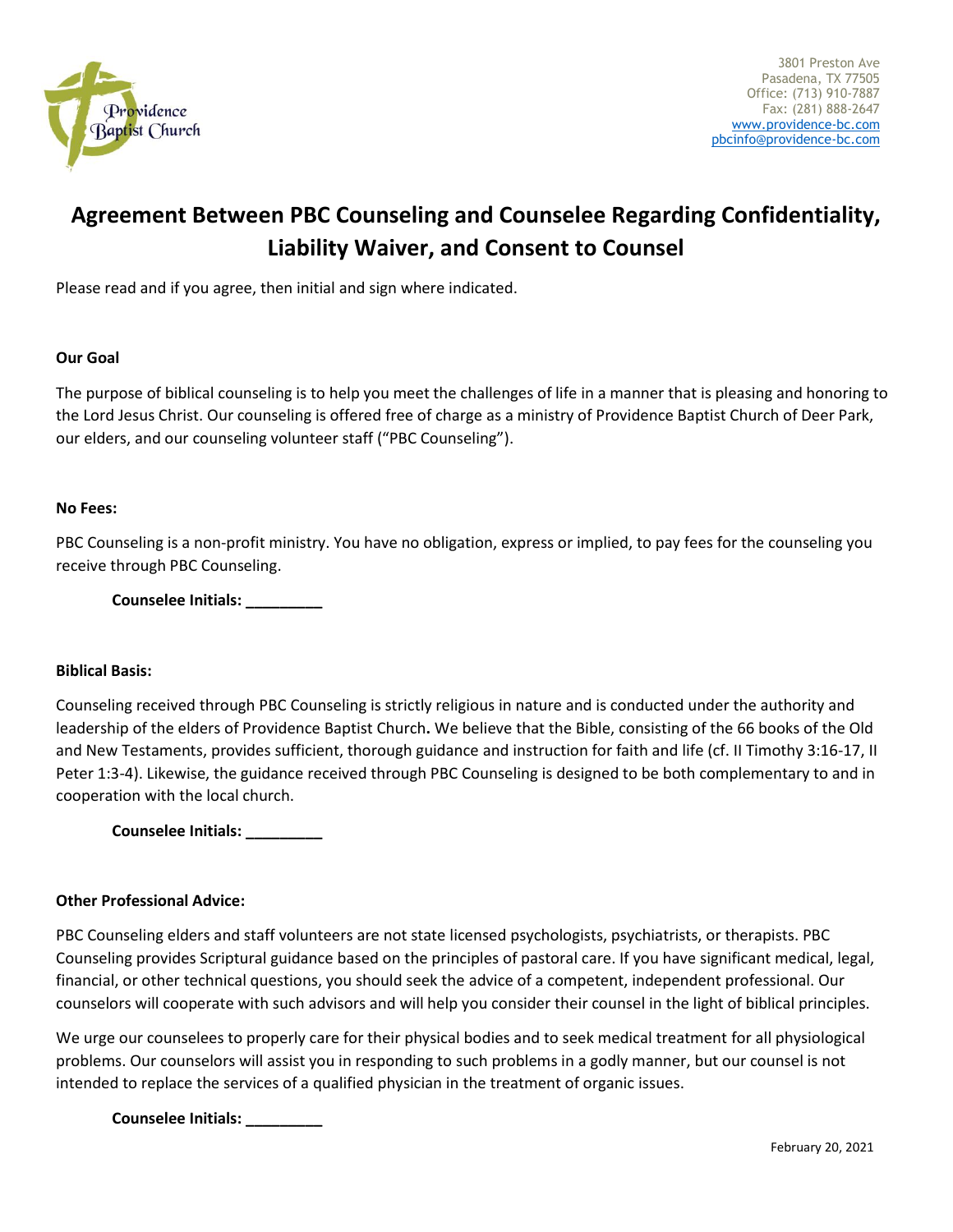# **What is Expected of You?**

It is our (PBC) belief that change must begin within ourselves as we look to Jesus Christ through the work of the Holy Spirit for the power to change. Therefore, we ask you (the counselee) to approach the counseling and encouragement process as an opportunity for personal change and spiritual growth. We ask that you refrain from the temptation of focusing on others, and instead we ask you to focus on what changes God can make in your life – even amid your circumstances. Be advised that you will be assigned "homework." Homework is a vital part of the change process; therefore, completion of the homework assignments before your next session is expected.

**Counselee Initials: \_\_\_\_\_\_\_\_\_**

## **Observers and Students**

PBC elders and PBC Counseling staff, volunteer members, and students participating in the PBC Counseling program are expected to protect the information they receive to ensure the integrity of the counseling process and the privacy of the counselee. Should a counselor or student fail to protect said information, it may become necessary for them to be dismissed from service in the PBC Counseling ministry.

**Counselee Initials: \_\_\_\_\_\_\_\_\_**

## **Cancellation Policy**

**You must provide notification** when legitimately hindered from attending your appointment. Cancellation notice must be received **at least 24-hours in advance** of the appointment time. PBC Counseling does not charge for counseling, but to help incent you to not miss your appointments, **a donation of \$50 to a charity of your choice will be strongly encouraged prior to scheduling your next appointment.** The purpose for this policy is three-fold. First, minimizing missed appointments helps the counselee achieve and maintain progress. Second, others also need PBC Counseling time, and as good stewards we seek to maximize the service we can provide. Third, many of our elders, counselors, students, and observers travel significant distances to counsel/ observe; their time is valuable, and we want to be sure not to waste it. The simple way to avoid this problem is to call and change your appointment as soon as you are aware of a conflict.

**Counselee Initials: \_\_\_\_\_\_\_\_\_**

#### **Confidentiality**

Confidentiality is an important part of the counseling process. Since PBC Counseling differs in some respects with traditional guidelines regarding confidentiality, we have developed a policy which specifically addresses this issue. The privacy and confidentiality of our conversations and records are a privilege of yours, are in some cases protected by law, and are protected by our ethical principles in all but a few circumstances.

Under certain circumstances, however, it may be necessary to reveal information obtained in the counseling process in order to uphold the principles of Scripture, the standards of Providence Baptist Church, its PBC Counseling ministry, and/or the laws of the state of Texas. PBC Counseling does **NOT** hold to the legal concepts of the priest/penitent, doctor/ patient, psychotherapist/patient or counselor/ counselee privileges.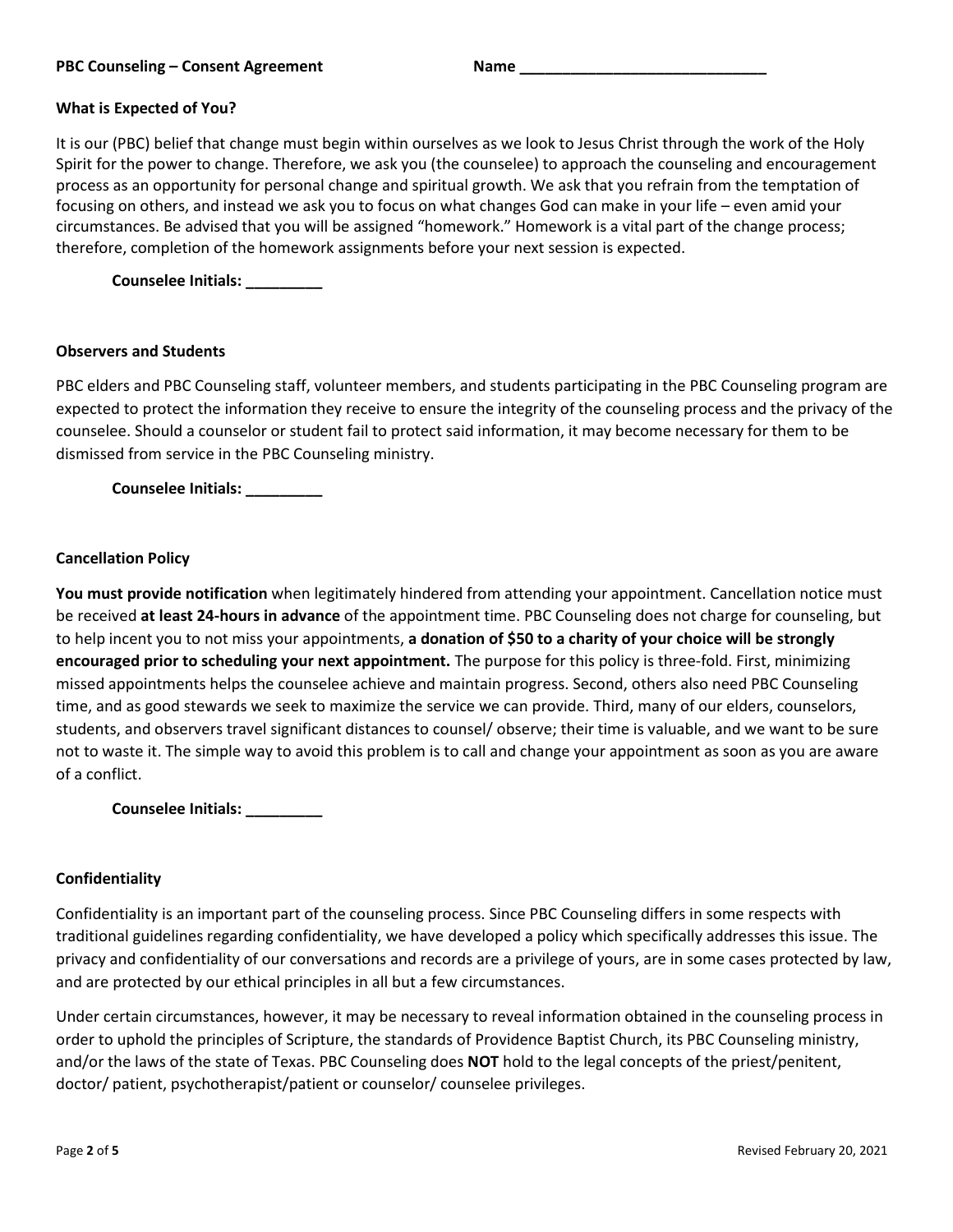## **CONFIDENTIALITY CLAUSE**

Absolute confidentiality is not scriptural. In certain circumstances, the Bible requires that pertinent facts be disclosed to select others (Matthew 18:15ff). In these areas, we follow the guidelines of Providence Baptist Church.

Situations where it may become necessary to reveal otherwise confidential information include, but are not limited to the following:

- 1. When a counselee refuses to renounce/discontinue a particular sin, it may become necessary to seek the assistance of others in the church to encourage repentance and reconciliation in accordance with the Scriptures (cf. Proverbs 15:22, 24:11; Matthew 18:15-20). In such cases, only such information as is necessary to deal with the particular sin will be revealed. Further, said information will only be revealed to those biblically required to be involved. To that end, it may become necessary to contact the pastor and/or other elders of a counselee's home church. Additionally, should your church leadership inquire, we will disclose to them the information they need to effectively and biblically fulfill their responsibility to shepherd you.
- 2. Counselors, uncertain as to how a particular issue should be addressed, may reveal necessary information to and seek assistance from another counselor, elder, or PBC Counseling volunteer. This consultation will be held in the same level of confidence as your sessions. This may involve issues such as:
	- A. Church discipline matters
	- B. Seeking wise counsel to help address a specific matter in an appropriate way
	- C. Reporting to other leaders on the status of counseling when feasible and appropriate
- 3. Training of other counselors to learn how to handle cases of the same nature.
- 4. If a counselee threatens to harm himself/herself or another person, it may become necessary to notify the proper legal authorities, family members, pastor(s), intended victim, or all the above. If the counselee makes such threats in the context of a counseling session, the counselor will, upon receiving the information, consult with a PBC elder or another counselor, if available, who will work with them to assess the situation and assist in making the appropriate notifications, if necessary.
- 5. If a counselor is privy to evidence that abuse or some other crime has been or is about to be committed, it may be necessary to reveal such to the legal authorities.
- 6. PBC Counseling recognizes that in the course of the loving discipline of their children, parents may employ corporal punishment in accordance with the teachings of Scripture. In conformity with those Scriptures, PBC Counseling supports a parent's right to do so. However, if in the course of counseling, the counselor suspects that a minor child has been physically or sexually abused, the counselor will immediately consult with another counselor and/or PBC elder who will assist in the assessment of the situation. At that point, if it is then suspected that abuse has occurred, the legal authorities will be contacted. If no other counselor or elder is available and a child is in imminent danger of being abused, the counselor will contact the appropriate legal authorities without employing the above consultation process.
- 7. Observers, including but not limited to, counseling students, may sit in on counseling sessions either to assist in the counseling process or for training purposes. All observers and counselors agree to be bound by the PBC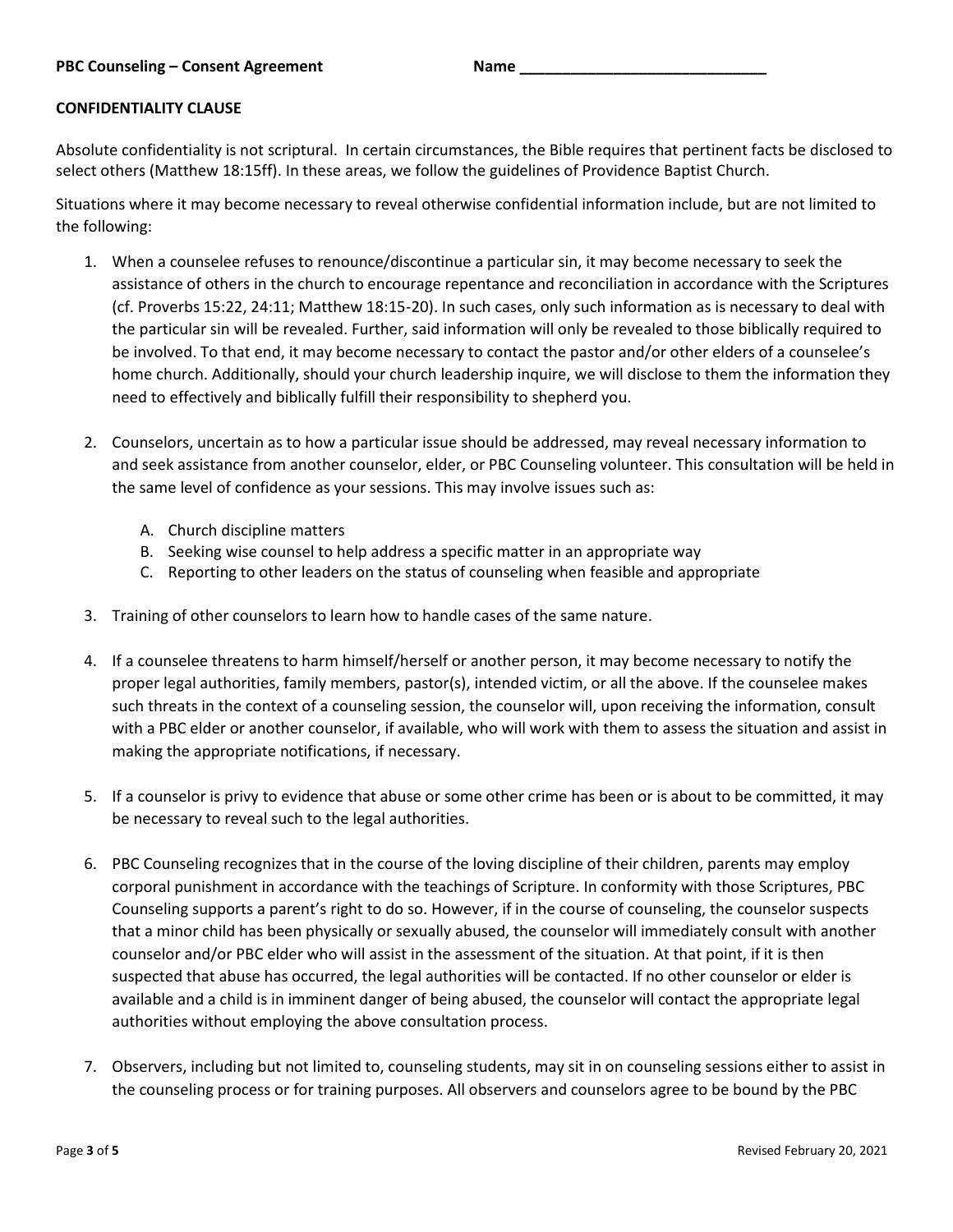Counseling Confidentiality Agreement. Should they be found to be in violation of this agreement they may face expulsion from the PBC Counseling ministry by the PBC elders.

- 8. BY LAW, there are certain situations in which information about individuals undergoing counseling may or must be released with or without their permission. These situations are as follows (Romans 13:1-3):
	- A. Where anyone suspects that children are physically abused, neglected, or sexually abused.
	- B. In emergency situations where there may be danger to the counselee or others, as with homicide or suicide.
	- C. If a court of law issues a subpoena relating to a child abuse case, those subpoenaed are required by law to provide the information specifically described in the subpoena.
	- D. If an unreported life-threatening felony has been committed, we are required by law to report it to the police or appropriate authorities.

**Counselee Initials: \_\_\_\_\_\_\_\_\_**

# **Drug and Sobriety Testing**

PBC reserves the right to request voluntary drug and/or sobriety testing at any time during the counseling process. Any requested testing will be at PBC's expense and will utilize commercially available test kits and gear (such as breathalyzers). Counselees unwilling to take a requested test or testing positive for drugs and/or drunkenness, in the judgment of the Counselors, may be removed or suspended from the program at the Counselors' discretion. PBC Biblical Counseling is explicitly dependent on the use of the Word of God and the Holy Spirit's application of God's Word in the heart of those counseled. A counselee being repeatedly filled with wine (or under the influence of other consciousness-altering substances) will not be filled with the Spirit and so be unable to be helped.

**Counselee Initials: \_\_\_\_\_\_\_\_\_**

## **Resolution of Disagreements**

If a dispute should arise between the counselee and the counselor regarding the session or the counselor's advice or conduct, the dispute may be brought to the attention of the Director of the PBC Counseling ministry. If the dispute cannot be resolved at this level, all parties agree to resolve such dispute by submitting to the elders of PBC for full **and** final resolution and conciliation. Both the counselee and the counselor agree **not** to take this matter to any secular court system. (1 Corinthians 6:1-7)

**Counselee Initials: \_\_\_\_\_\_\_\_\_**

## **Waiver of Liability**

The undersigned counselee, having sought biblical discipleship counseling as adhered to by Providence Baptist Church, a nonprofit religious organization, hereby acknowledges their understanding of the above stated conditions and therefore releases from liability the Providence Baptist Church of Deer Park and any/all participating churches, pastors, agents, employees, or volunteers from a claim or litigation whatsoever arising from the undersigned's participation in the above-mentioned biblical discipleship counseling ministry.

It is further understood, in consideration for receiving any form of counseling from the Providence Baptist Church, the person (counselee) receiving the counseling agrees to release and waive any and all claims of any kind against the ministry, the staff, the elders, the pastoral/lay counselors or any participating church, which may arise from, result out of, or be related to conduct or advice/counsel received. Additionally, all counsel provided by PBC counselors is provided